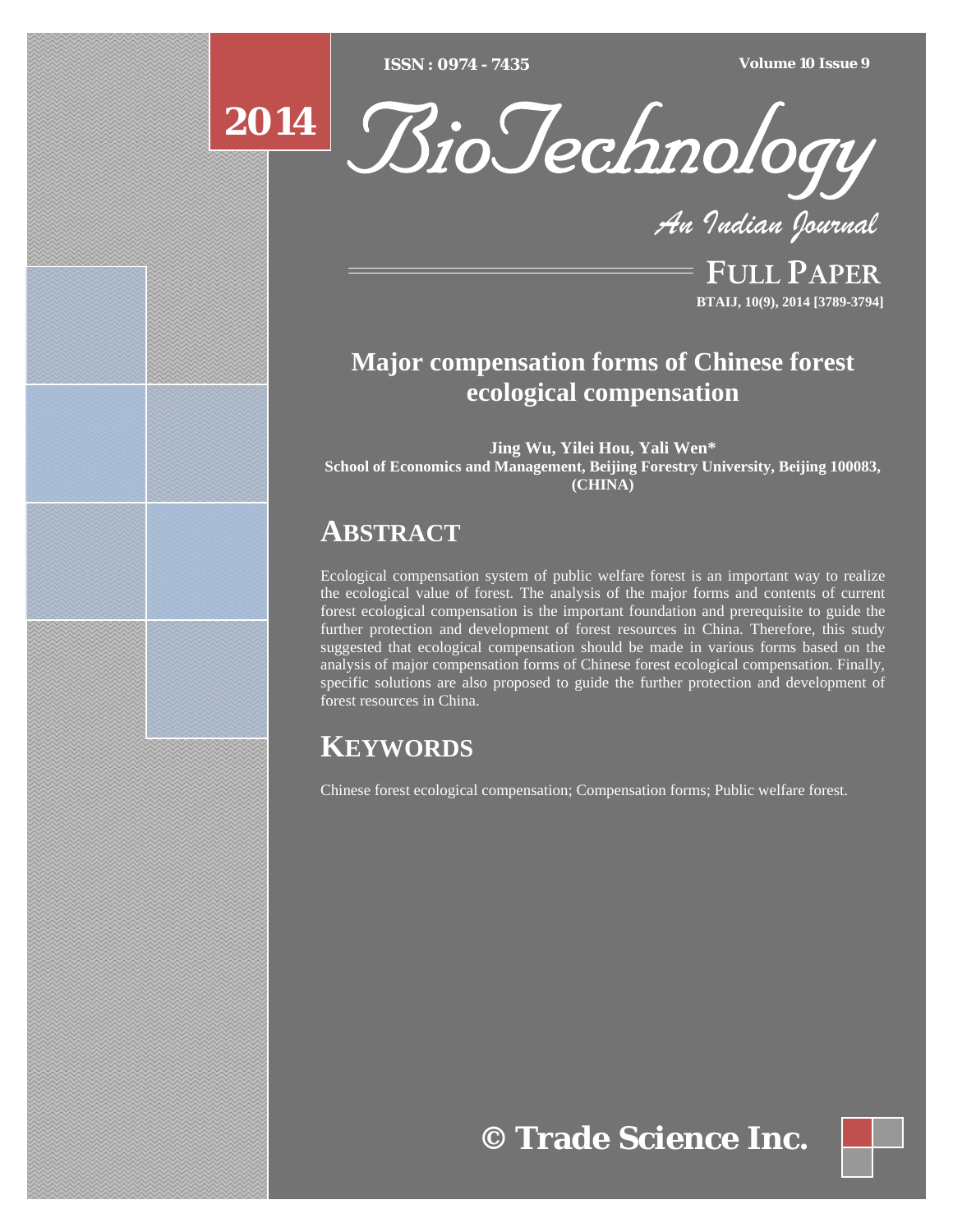#### **INTRODUCTION**

 The forest system is an important part of the ecological environment system on the earth, which not only helps to maintain an orderly environment system, but also helps to regulate climate, conserve water, conserve water and soil, check the wind and fix the shifting sand, and improve soil. It plays a vital role in maintaining the dynamic balance of the environment system. Meanwhile, forest resources have great economic and social values, therefore, how to handle the relation of forest protection and utilization becomes a very important problem of high academic and theoretic value. Ecological compensation system of public welfare forest is an important way to realize the ecological value of forest. Ecological compensation is an economic approach to solve ecological protection and ecological sustainable use, and systematic sorting and analyzing the major forms and contents of current forest ecological compensation is the important foundation and prerequisite to guide the further protection and development of forest resources in China**[1]**.

 In essence, forest ecological benefit compensation is a comprehensive approach to regulate, utilize and protect the interests of main bodies of forest ecological benefit, is a means and incentive to protect forest ecology. The core content of forest ecological benefit compensation is the nation giving economic compensation to forest protectors<sup>[2]</sup>. In China's ecological environment protection and management, ecological benefit compensation four levels of meanings: the first is the compensation for the ecological environment itself; the second is ecological environment compensation, which means using economic methods to control the damage to ecological environment, internalizing the external costs of economic activities; the third is the compensation for personal or regional ecological environment protection, or for abandoning development opportunities, equivalent to performance incentives or compensation<sup>[3]</sup>; the fourth is the protective investment in regions or objects of high ecological values; the first one is the compensation in ecological sense, while the latter three are compensations in economic sense, and are economic instruments and mechanisms of ecology, environment and natural resources protection**[4]**.

### **MAJOR COMPENSATION FORMS OF CHINESE FOREST ECOLOGICAL COMPENSATION**

#### **Divided according to the main body of compensation**

 Way of compensation refers to the approach that the main body of compensation takes to implement compensation (TABLE 1). It is the concrete form of compensation. If the way of forest ecological compensation is divided according to the main body of compensation, there would be several types, namely, government-led, society-led and market-led.

| <b>Way of Compensation</b> | <b>Specific Performance</b>                             | <b>Implementation Effect</b>                     |  |  |
|----------------------------|---------------------------------------------------------|--------------------------------------------------|--|--|
|                            | Collecting taxes and fees on<br>ecological compensation |                                                  |  |  |
|                            | Financial subsidy system                                |                                                  |  |  |
| Government-led             | Increasing the investment on<br>compensation            | The mature stage of implementation               |  |  |
|                            | Preferential credit                                     |                                                  |  |  |
|                            | Collecting fees on Nationwide                           |                                                  |  |  |
|                            | <b>Voluntary Tree Planting</b>                          |                                                  |  |  |
|                            | NGO providing funds and                                 | The implementation scope is relatively<br>narrow |  |  |
|                            | technologies                                            |                                                  |  |  |
| Society-led                | Enterprises shouldering social<br>responsibilities      |                                                  |  |  |
|                            | Individual voluntary tree-planting                      |                                                  |  |  |
| Market-led                 | One-to-one market transactions                          | The starting stage of implementation             |  |  |

|  | TABLE 1 : Forest ecological compensation based on the division according to the main body of compensation |  |  |  |
|--|-----------------------------------------------------------------------------------------------------------|--|--|--|
|  |                                                                                                           |  |  |  |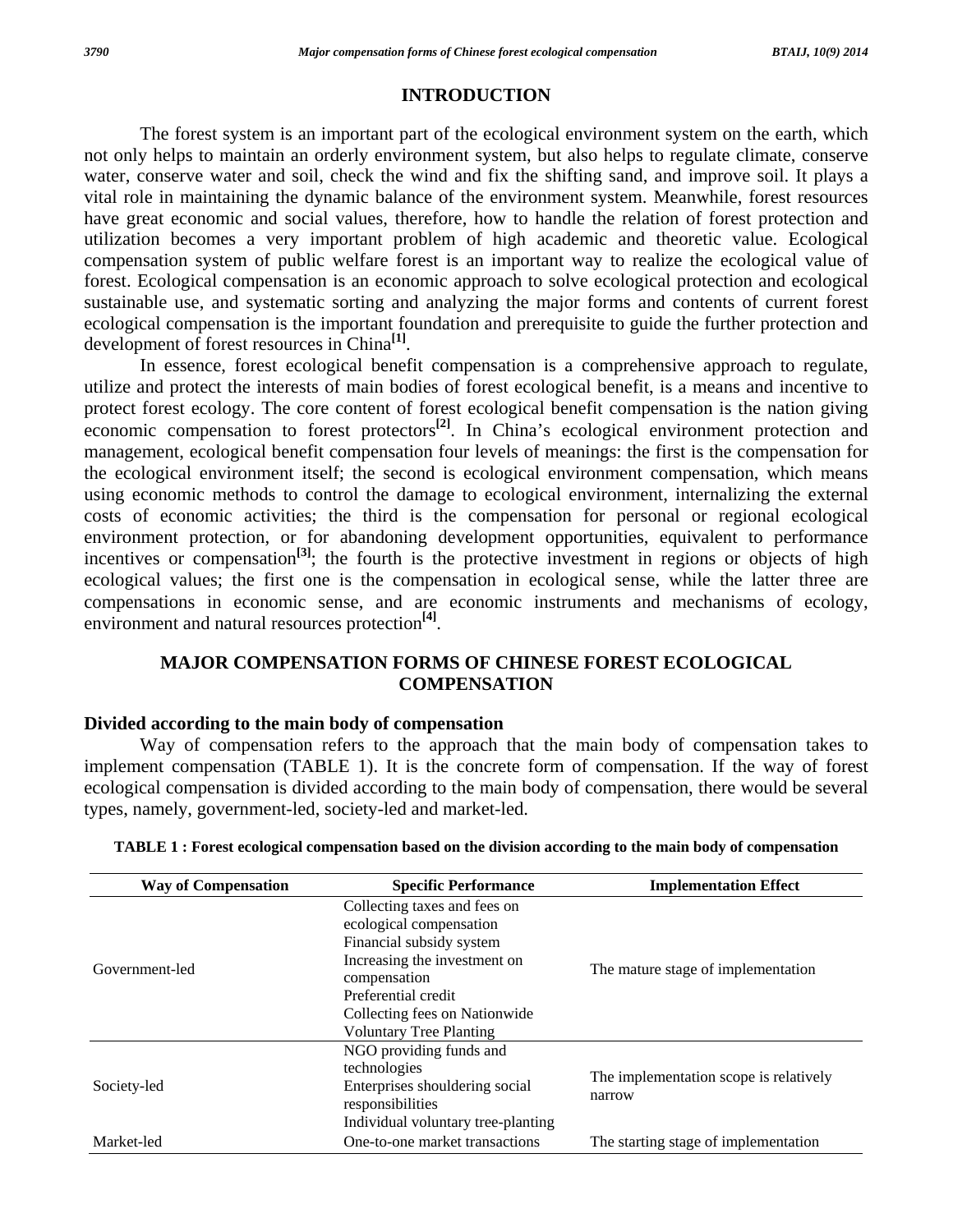#### Quota-free market transactions Eco-labeling

 The protection and construction of forests are comprehensively and holistically significant to China, and the ecological benefit of forests is strongly public. Generally speaking, if the scope of benefits of the public goods is limited to certain region, then it is local public goods; while if the scope of benefits is cross-regional, and even nationwide, then it is national public goods**[5]**. If the scope of benefits is used in determining the regions that should share the cost of that public goods, then the country should be considered as the important main body of forest ecological benefit compensation. From the perspective of national security and interests, the central government should give policy and fiscal supports to forest protection and construction that concerns the overall. Meanwhile, ecological protection and construction of forests are also externally economic, for its ecological benefit could benefit many regions and people. In the long run, ecological protection and construction in forest areas could improve the ecological environment in those areas, increase the ecological value of forest resources, enhance the capability of self-development, and facilitate the virtuous cycle and sustainable development of economy and society in those areas, thus those areas are the ultimate beneficiaries of ecological environment construction. As a result, according to the principle of "Whoever benefits compensates", the government should be considered as the main body of forest ecological benefit compensation. Overall speaking, the state, as the representative of public interests, is one of the important main bodies of ecological benefit compensation, and in specific, it could be divided into four levels, namely, the central level, provincial level, municipal level and community level. Currently, in the concrete implementation process, the way of forest ecological benefit compensation in China is government-led, and the compensation comes from state fiscal supports (investment, subsidies, and taxation reduction and exemption) and compensation from relevant regions, departments and industries on ecological benefit.

 Ecological values made by healthy forest ecological system contain materialized labor of humans, forming special product of labor<sup>[6]</sup>. Therefore, regions, enterprises and individuals that get benefited from that should compensation for the cost of produce forest ecological products, so that ecological protectors could receive corresponding returns; on the other side, regions, enterprises and individuals make use of forest resources and pollute and destroy forest ecological environment, causing damages to the ecological functions of forests and the loss of the ecological values, therefore, they must make economic compensation for the loss of forest ecological environment. Besides, the main bodies of social compensation should also include social main bodies, represented by NGO, who are willing to take responsibilities. They see ecological environment protection as their own duty and are willing to should social responsibilities, able to provide funds and technologies and other compensation means. Therefore, main bodies of social compensation are the microscopic compensation main body in forest ecological benefit compensation, which could be divided into two types of main body of ecological beneficiary and that of ecological destroy, or three types, plus the ecological responsibilities bearers. Specifically, they refer to regions, enterprises, individuals and NGO, etc.

 As the market economy matures, the market-led way of compensation gradually attracts more and more attention, mainly including one-to-one transactions, market trade, ecological labeling, etc. One-to-one market transactions mean that if the beneficiaries and protectors are clearly-defined and the interests are clear, and especially in the situation of one to one, transactions in the ecological service market should be made directly through consultation; quota-free market transactions mean that if the number of buyers and sellers in the ecological service market is large or unclear, but the tradable ecological environment services provided by the ecological system is quantifiable and could be divided, like pollution emissions, then these quotas could enter the market and be traded, i.e. open trade, like the carbon clean development mechanism project, quota biodiversity protection and wetland conservation trading mechanism, etc. under the United Nations Framework on Climate Change Convention and the Kyoto Protocol, and like the trading patterns of carbon sequestration. Ecological labeling is an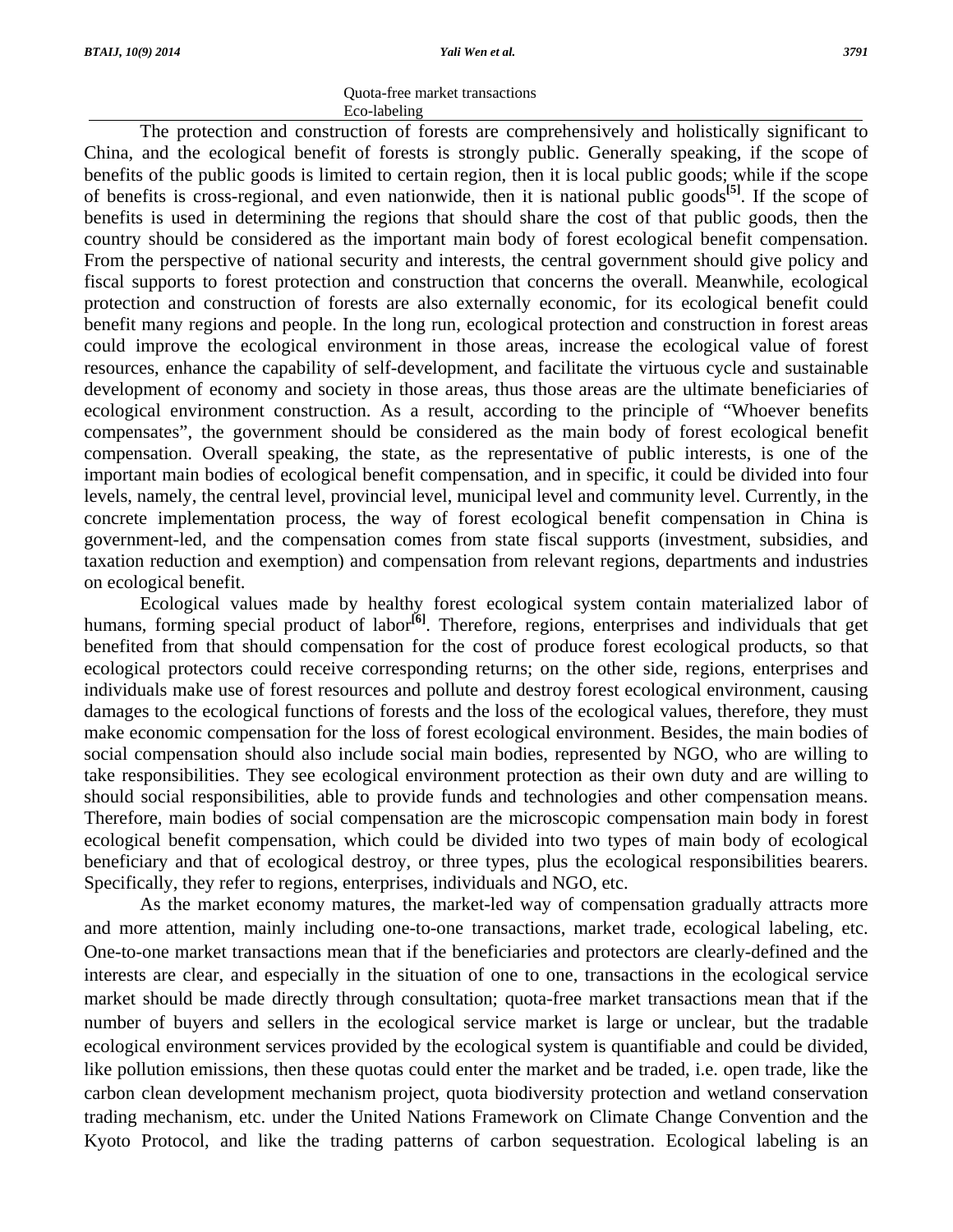extensively launched system and could be used as an innovative policy tool of ecological protection zones and ecological compensation. Broadly speaking, ecological markers and services include both ecological labels of products and labels of tourist attractions, cultural and natural heritage sites.

### **Divided according to the way of compensation**

 Dividing according to the standard of whether or not it is economic way of compensation, there could be two types, i.e. economic compensation and non-economic compensation (TABLE 2). And noneconomic compensation could be further divided into three types based on way of compensation: (1) policy compensation: in regions with delayed economic development, "offering policies is itself a kind of compensation", for example, for non-public welfare forests, reducing relevant taxes and fees is the biggest compensation for its ecological benefit; (2) in-kind compensation, like providing facilities of forest management and protection, forest fire prevention equipment, saplings and seeds, etc.; (3) intelligence compensation, mainly referring to offering technical training, consultancy and assistance.

| <b>Way of Compensation</b><br><b>Economic compensation</b> |                              | <b>Specific performance</b><br>Set the compensation for unit area |  |  |
|------------------------------------------------------------|------------------------------|-------------------------------------------------------------------|--|--|
|                                                            |                              |                                                                   |  |  |
| Non-economic<br>compensation                               | In-kind compensation         | Providing food, equipment and seedlings                           |  |  |
|                                                            | Intelligence<br>compensation | Technical training, information consultancy                       |  |  |

**TABLE 2 : Forest ecological compensation based on the divisions according to the way of compensation** 

 Economic compensation is the most direct way of ecological compensation, i.e. mainly about make subscription policies to set compensation for unit area. The specific performance of non-economic compensation includes:

 Firstly, policy compensation. In fact, policy tilt is a kind of compensation. Ecological construction and environmental protection is strongly extroversive, therefore, completely following market mechanism could not provide the ecological environment resources that the market needs. At this moment, government mechanism is needed. But, entirely relying on government to provide economic compensation, problems like government finances will occur, therefore, economic main bodies that make contribution to the construction of ecological environment should be given subsidies, like low-interest loans, taxes reduction and exemption, investment increasing, etc. to stimulate their enthusiasm. This is also a very good way of compensation.

 Secondly, in-kind compensation. It means that compensators use materials, labor and lands as compensation means to relief some problems concerning production factors and elements of life of compensation objects and improve their living conditions and production capacity. This kind of compensation is beneficial to improving substance use efficiency and is of vital economic importance under the condition of lacking compensation. The main performance of this kind is compensating food for farmers who have handed over their farmlands for afforestation.

 Thirdly, technology (intelligence) compensation. It means that the main body of compensation offer intelligence services, like free technical consultancy and guidance, technical and management personnel trainings for areas and groups that receive compensation, professionals of all kinds transportation, and production skills, technical and management capacities of compensation objects. This kind of compensation is particularly important and obvious in economy-lagging regions. In some situations, technology (intelligence) compensation is more helpful than economic compensation in improving the economic development and ecological environment protection in regions that receive compensation.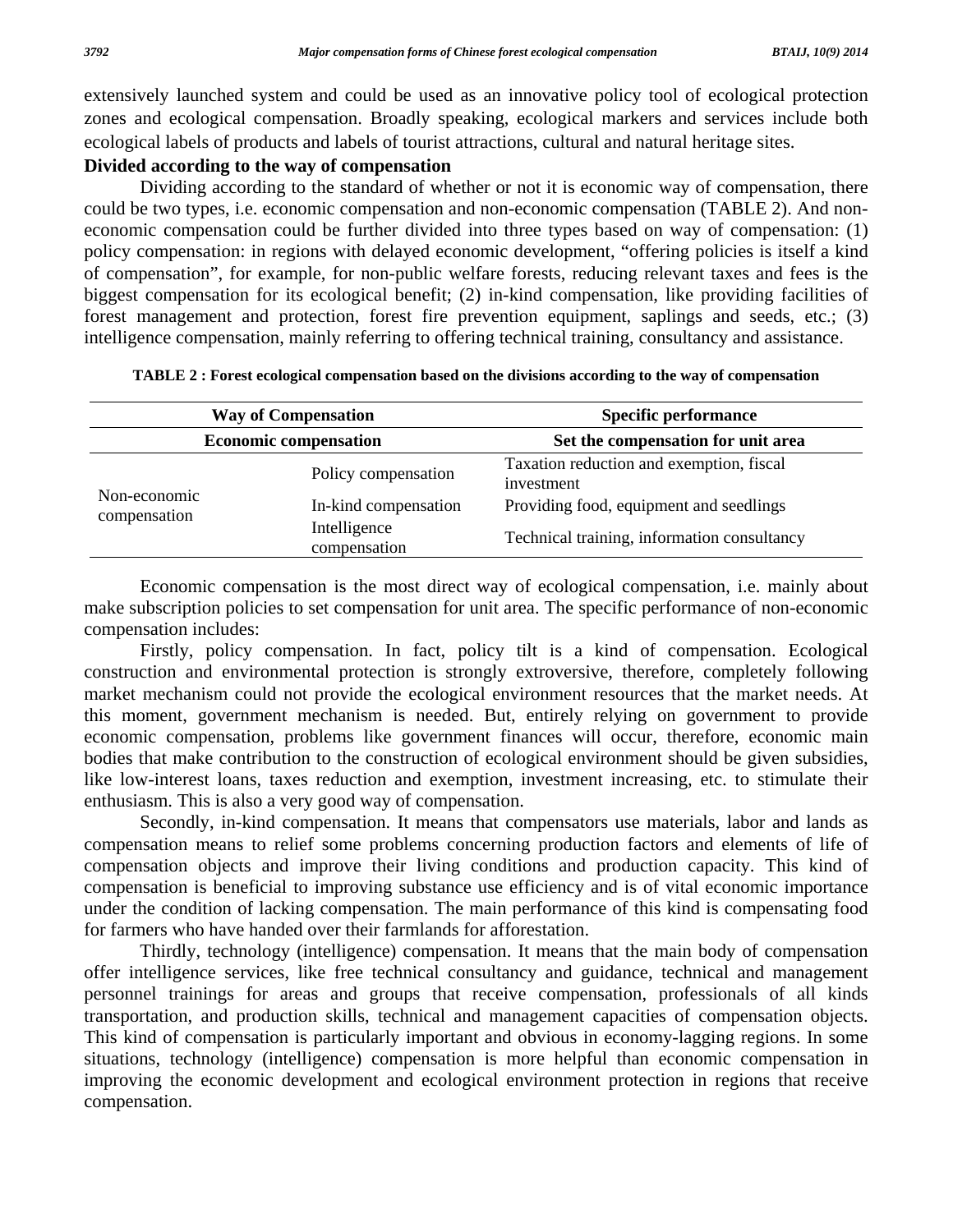In summary, the way of compensation is diversed in specific compensation process. At the moment, farmers that could get compensation seem to prefer economic compensation, however, due to the lagging economic development in compensation-receiving regions, the education level of residents in those regions is relatively low, therefore, the use of compensation is to some extent very unwise, causing great wastes. Besides, due to the limited economic compensation, under some circumstances, inkind compensation, policy compensation, technology compensation or combined compensation are more realistic and of greater long-term significance than economic compensation.

#### **CONCLUSION**

 In the constant exploration of forest ecological compensation mechanism in China, the evaluation of ecological benefit, explorations and practices in many aspects like the determination and formulation of compensation objects and standards and the implementation of ways of compensation are all carried out. Now, the government-led economic compensation is still the major way of compensation, but in the future developing, market incentive mechanism should be introduced at the proper time to establish multiple ways of compensation that combining government and market, economic compensation and non-economic compensation together, to serve the forest construction in a more efficient way. In brief, the role which the government plays in the forest eco-efficiency compensation should be to flexibly manage the extents of competition and control, so as to give full play to the function of the market under the premise of taking price control, rationalizing the allocation of resources and guaranteeing the social interests**[7]**.

 The concept of market compensation is relative to that of government compensation. In compensation activities, various market transaction subjects function not completely as the free markets, but undertake market trading activities within the contexts of the relevant standards, policies and laws and regulations laid down by the government. The market compensation plays a significant role in the activities of serving the forest eco-efficiency compensation and improving the ecological environment. On the one hand, market trading means manage to overcome a number of disadvantages of the government compensation, such as the monopoly caused by the low efficiency, etc., and therefore can promote competition among the main bodies of market trading and improve the efficiency of the ecological benefit compensation work; on the other hand, as an effective auxiliary measure of the government compensation, the market trading activities enhance the social benefits and social welfares<sup>[8,9]</sup>. This, to certain extent, also facilitates higher economic efficiency and the best configuration of public goods.

 Therefore, ecological compensation should be made in various forms. Firstly, the form of "state purchase" should gradually be adopted in small national key ecological protection areas, like nature reserves, to purchase the ownership and rights of use of forest resources to solve the problem thoroughly. And the form of "rights of use purchase" could be applied to those whose ownership cannot be completely purchased, to purchase the long-term rights of use according to the rent of forest lands. Secondly, the mutual supporting of central and local governments should be considered. For areas that are important for local ecological environment and economic development (like water sources, important landscape areas, etc.), local compensation should also be made besides the central compensation to form central-local supporting compensation policies. Thirdly, marketable forest ecological service functions should be gradually marketed to alleviate the interest loss of owners and operators during the ecological construction. This marketing has two types. One is the real marketing of ecological service functions, like carbon sequestration transaction. The other concerns the ecological services involving the upstream and downstream, for example, in the case of water supply, relevant downstream enterprises of water sources should return some of their revenues. Besides the transaction and the upstream-downstream, many more market-oriented mechanisms can be considered, like in important areas of eco-tourism, part of the incomes of eco-tourism should be made as the ecological compensation. Fourthly, on the basis of protecting and making use of the ecological functions,